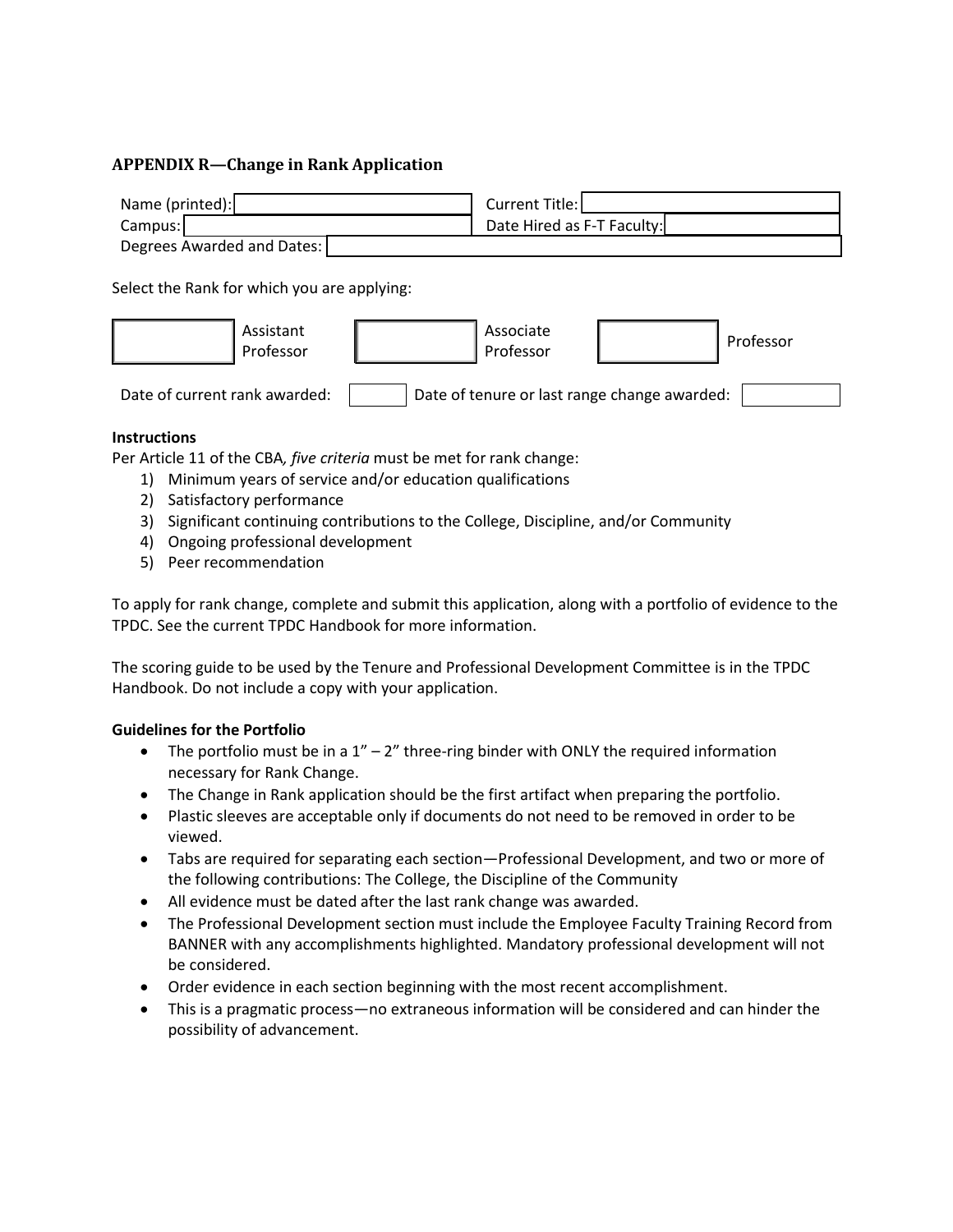$\triangleright$  Highlight the box on this chart that applies to your educational level and experience which qualifies you for a change in rank.

| <b>INSTRUCTOR</b>                                                          | <b>ASSISTANT</b>                                                                                                              | <b>ASSOCIATE PROFESSOR</b>                                                              | <b>PROFESSOR</b>                                                                               |
|----------------------------------------------------------------------------|-------------------------------------------------------------------------------------------------------------------------------|-----------------------------------------------------------------------------------------|------------------------------------------------------------------------------------------------|
|                                                                            | <b>PROFESSOR</b>                                                                                                              |                                                                                         |                                                                                                |
| All non-tenured, full-<br>time faculty will hold<br>the rank of Instructor | Doctorate, upon award of<br>tenure                                                                                            | Doctorate with 5 years<br>full-time faculty<br>experience at EFSC                       | Doctorate with 8 years<br>full-time faculty<br>experience at EFSC                              |
|                                                                            | Master's +60, award of<br>tenure, and 4-5 years full-<br>time faculty experience at<br><b>EFSC</b>                            | Master's +60 with 6<br>years full-time faculty<br>experience at EFSC                    | Master's +60, with 9<br>years full-time faculty<br>experience at EFSC                          |
|                                                                            | Master's +30, or terminal<br>degree, award of tenure,<br>and 5-6 years full-time<br>faculty experience at EFSC                | degree, with 8 years full- degree, with 10 years'<br>time faculty experience<br>at EFSC | Master's +30, or terminal Master's +30, or terminal<br>full-time faculty<br>experience at EFSC |
|                                                                            | Master's degree, award of<br>tenure, and 6 or more years' Years' full-time faculty<br>full-time faculty experience<br>at EFSC | Master's degree, with 9<br>experience at EFSC                                           |                                                                                                |
|                                                                            | Bachelor's degree, award of<br>tenure, and 8 or more years'<br>full-time faculty experience<br>at EFSC                        |                                                                                         |                                                                                                |

## **NOTE:**

- a. All degrees and hours must be from regionally accredited institutions or their equivalents.
- b. Up to ten years prior college‐level or university‐level faculty experience may be substituted for EFSC faculty experience on a 2:1 ratio with every two-years prior experience substituting for one year EFSC experience.

Submit to Human Resources for verification of minimum qualifications requirements for rank change you are requesting. Request this application be returned to you upon verification.

## **Human Resources Verification**

I certify that this faculty member meets the minimum qualifications, highlighted above, required for the rank change requested.

Human Resource Office Signature **Date** 

## **Evaluations**

You must have earned a "Satisfactory" or better on at least one (1) evaluations in the previous five years, with a "Satisfactory" or better on the most recent evaluation. Submit this application to your Provost for verification of satisfactory performance. Request this application be returned to you upon verification.